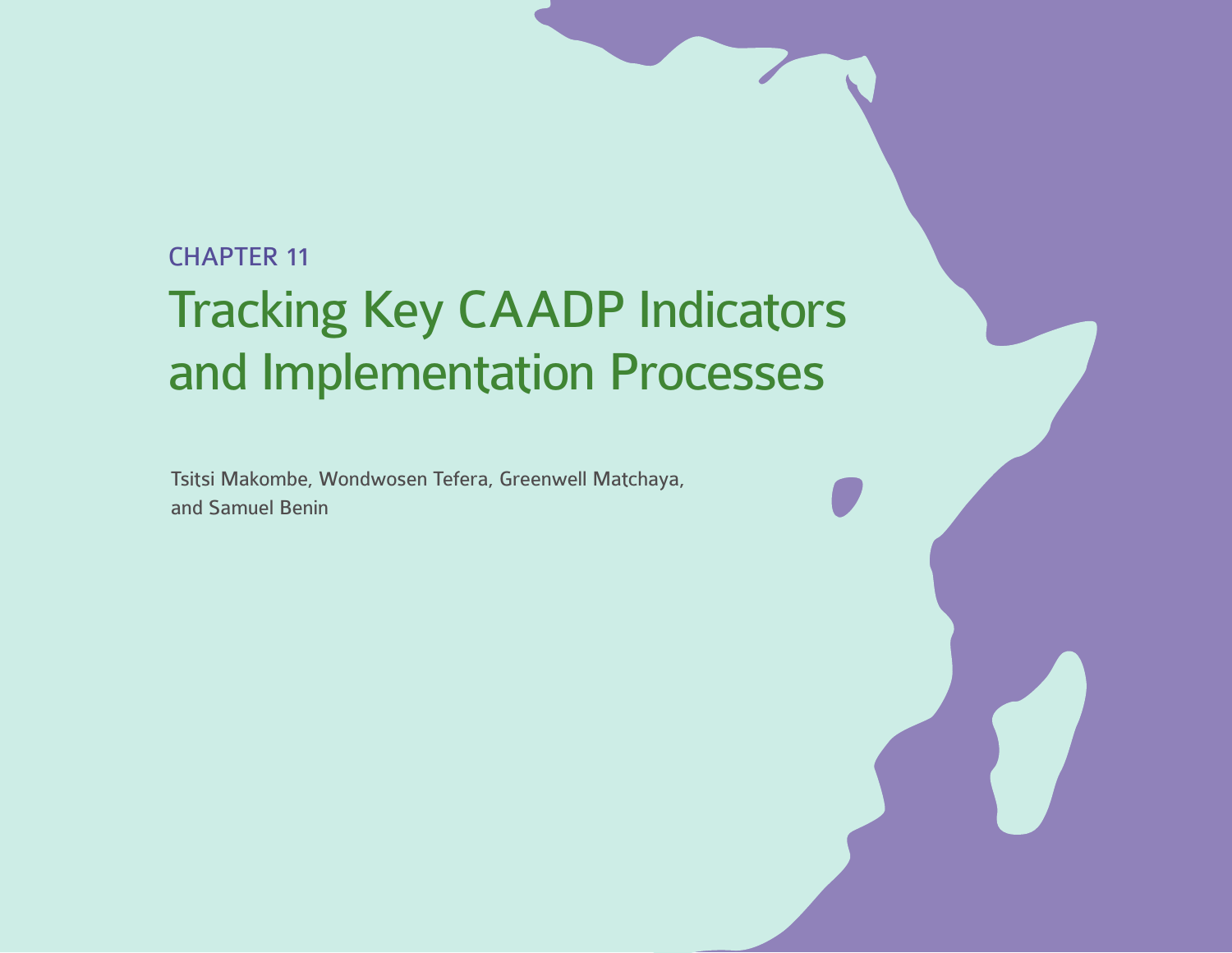The Comprehensive Africa Agriculture Development Programme<br>(CAADP) is Africa's policy framework for transforming the<br>agriculture sector and achieving broad-based economic growth,<br>poverty reduction and food and putrition se (CAADP) is Africa's policy framework for transforming the agriculture sector and achieving broad-based economic growth, poverty reduction, and food and nutrition security. It was officially ratified by African Union (AU) heads of state and government in the 2003 Maputo Declaration on *Agriculture and Food Security* with two main targets: achieving a 6 percent annual agricultural growth rate at the national level and allocating 10 percent of national budgets to the agriculture sector. In 2014, AU heads of state and government reaffirmed their commitment to CAADP by adopting the Malabo Declaration on *Accelerated Agricultural Growth and Transformation for Shared Prosperity and Improved Livelihoods* in which they made seven broad commitments including upholding the CAADP principles and targets, ending hunger and halving poverty by 2025, tripling intra-African agricultural trade, and enhancing mutual accountability for results by conducting a continental Biennial Review (BR) using the CAADP Results Framework (RF).

The Regional Strategic Analysis and Knowledge Support System (ReSAKSS) was established in 2006 to provide data and knowledge products to facilitate CAADP benchmarking, review, dialogue, and mutual learning processes. It is facilitated by the International Food Policy Research Institute (IFPRI) in partnership with Africa-based CGIAR centers, the African Union Commission (AUC), the NEPAD Planning and Coordinating Agency (NPCA), and leading regional economic communities (RECs). ReSAKSS led the development of the first CAADP Monitoring and Evaluation (M&E) Framework (Benin, Johnson, and Omilola 2010) and has been helping to track progress on core CAADP indicators since 2008 through its website

(www.resakss.org) and flagship Annual Trends and Outlook Reports (ATORs).

The new CAADP RF for 2015–2025 outlines 40 indicators for tracking and reporting on progress in implementing the Malabo Declaration across three levels (AUC and NPCA, 2015). Level 1 includes the high-level outcomes and impacts to which agriculture contributes, including wealth creation; food and nutrition security; economic opportunities, poverty alleviation, and shared prosperity; and resilience and sustainability. Level 2 includes the outputs from interventions intended to transform the agriculture sector and achieve inclusive growth: improved agricultural production and productivity; increased intra-African regional trade and functional markets; expanded local agro-industry and value-chain development, inclusive of women and youth; increased resilience of livelihoods and improved management of risks in agriculture; and improved management of natural resources for sustainable agriculture. Level 3 includes inputs and processes required to strengthen systemic capacity to deliver CAADP results and create an enabling environment in which agricultural transformation can take place: effective and inclusive policy processes; effective and accountable institutions, including assessing implementation of policies and commitments; strengthened capacity for evidence-based planning, implementation, and review; improved multisectoral coordination, partnerships, and mutual accountability in sectors related to agriculture; increased public and private investments in agriculture; and increased capacity to generate, analyze, and use data, information, knowledge, and innovations.

ReSAKSS is expanding its database to track the indicators in the new CAADP RF and continue to support CAADP implementation processes, including promoting mutual accountability through agriculture joint sector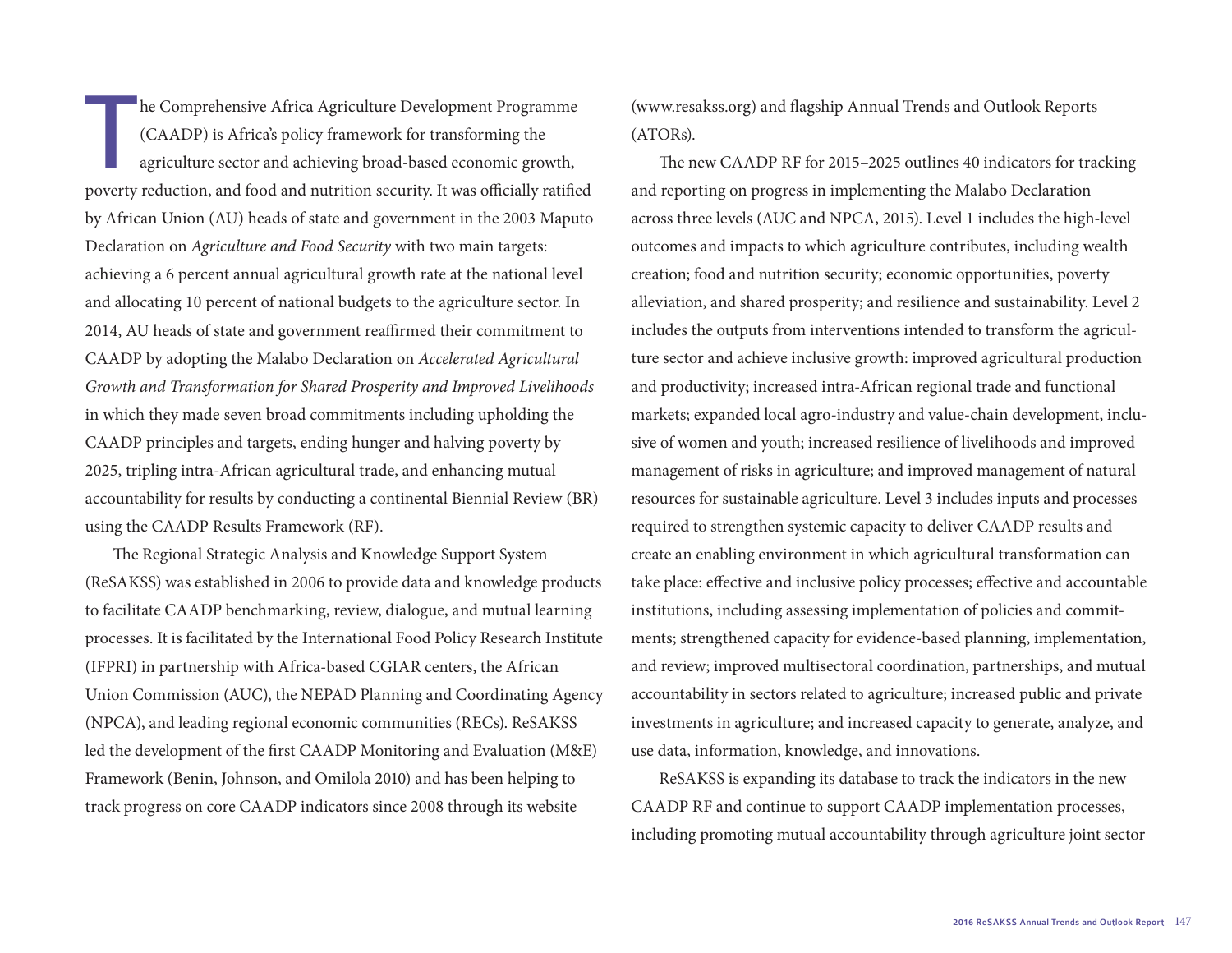review (JSR) assessments, providing technical support to the CAADP BR process, and leading efforts to establish country-level strategic analysis and knowledge support systems (SAKSS) that provide data and analysis in support of CAADP.

This chapter discusses progress on 29 of the 40 indicators in the new CAADP RF. These 29 indicators are the ones for which cross-country data have been assembled so far—details of the indicators and aggregate statistics are available in the data tables in Annexes 1 to 3 of this report. The remaining indicators will be added in subsequent ATORs and on the ReSAKSS website as data become available. ReSAKSS will also continue to present data for 13 indicators that were reported on previously and which remain of interest to stakeholders both in this report and on the ReSAKSS website. Details of the indicators and aggregate statistics are available in the data tables in Annex 5 of this report.

# *Progress in CAADP Implementation Processes*

The first decade of CAADP (2003–2013) was largely characterized by an implementation process that provided countries and regions with a clear set of steps to embark on through the CAADP Round Table process, which included signing a CAADP Compact, developing national or regional agriculture investment plans (NAIPs or RAIPs), and holding a CAADP business meeting. With CAADP now in its second decade, countries and regions are following somewhat similar steps as they develop second generation or new NAIPs/RAIPs and prepare for the first CAADP BR scheduled for January

2018. The following section describes country and regional progress in completing the CAADP process as well as progress by ReSAKSS in supporting the process through its support for NAIP formulation, JSR assessments, and the CAADP BR.

As of August 2017, 42 of 55 AU member states had signed CAADP compacts and 33 had developed, reviewed, and validated related NAIPs. The NAIPs provide detailed implementation plans for achieving CAADP/ Malabo goals and targets. Following the signing of the compact and the development of a NAIP, countries hold a business meeting to discuss financing modalities for the plan. By August 2017, 28 countries had held business meetings (Table L3(a)). To help countries finance the gaps in their NAIPs and achieve their targeted outcomes, the Global Agriculture and Food Security Program (GAFSP) was created in 2010. To date, 17 countries in Africa have been approved for GAFSP funding totaling US\$611.5 million (Table L3(a)).

Beginning in 2016, the AU and NPCA and relevant RECs have organized Malabo domestication events in various countries to launch the NAIP formulation process and ensure its alignment with Malabo commitments. Among the outputs of the event is a roadmap outlining the country's NAIP development process. To date, domestication events have been held in eight countries (Table L3(a)). Technical support from ReSAKSS and IFPRI leads to the production of a Malabo Status Assessment and Profile that evaluates the current situation in a country, and a Malabo Goals and Milestones Report that analyzes requirements for achieving Malabo targets. By August 2017, Malabo Status Assessments and Profiles had been completed for 13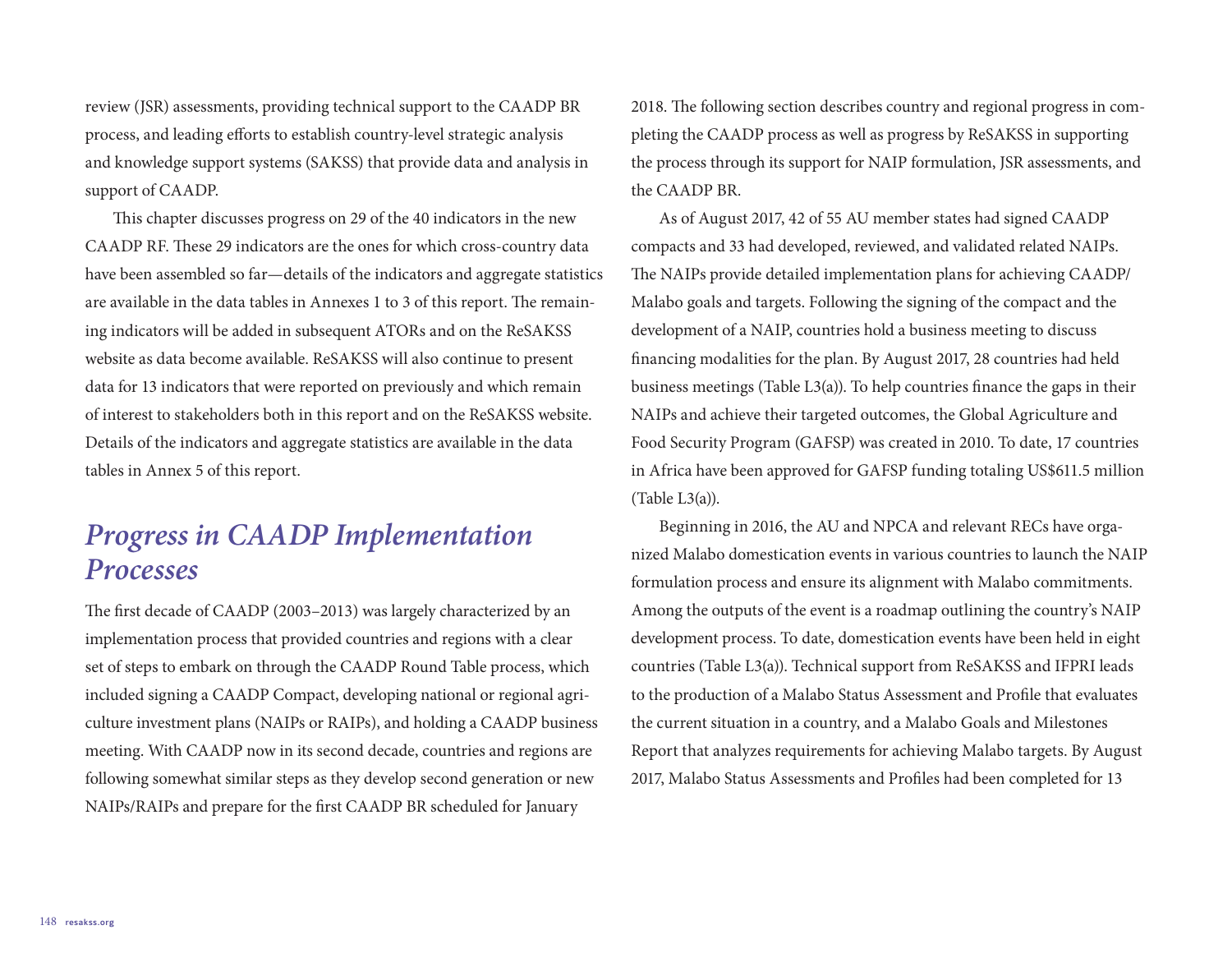countries and Malabo Goals and Milestone Reports had been completed for 4 countries (Table L3(a)).

The Malabo Declaration calls for strengthening national and regional institutional capacities for knowledge and data generation and management that support evidence-based planning, implementation, and M&E. Agricultural JSRs are one way of operationalizing mutual accountability. JSRs provide an inclusive, evidence-based platform for multiple stakeholders to jointly review progress; hold each other accountable for actions, results, and commitments; and, based on gaps identified, agree on future implementation actions. To strengthen mutual accountability, ReSAKSS, at the request of AUC and NPCA and in collaboration with Africa Lead, has to date initiated agricultural JSR assessments in 30 countries. These assessments are aimed at evaluating the institutional and policy landscape as well as the quality of current agricultural review processes, and identifying areas that need strengthening in order to help countries develop JSR processes that are regular, comprehensive, and inclusive. Out of 30 country-level JSR assessments that have been initiated, 7 were completed in 2014 and 11 were completed between 2015 and 2016, bringing the total number of countries with completed assessments to 18 (Table L3(a)). At the regional level, in June 2016 the Economic Community of West African States (ECOWAS) was the first REC to hold a regional JSR. The experiences and lessons learned during the JSR assessments are being used to strengthen JSR processes and to support AUC and NPCA in preparing for the inaugural CAADP BR report that will be presented at the AU summit in January 2018.

Starting in 2016, ReSAKSS, under the leadership of AUC and NPCA, has been supporting the CAADP BR process by providing technical support to countries in data collection, analysis, and reporting. Before the BR process was rolled out to all countries, the AUC and NPCA organized six regional training workshops where country representatives were trained on BR tools and guidelines. As of August 2017, 52 of the 55 AU member states had launched the BR process and were at varying stages of completing their country reports and data templates that will be used to produce an inaugural continental BR report and scorecard for the January 2018 summit. A total of 31 countries had their BR reports drafted, validated, and submitted to the respective REC. The BR process is proving to be a useful tool for rallying agriculture sector stakeholders and enhancing mutual accountability. A second round of the BR is scheduled for 2020, with the preparation process expected to start in 2018.

## *Progress in CAADP Indicators*

Of the 40 CAADP RF indicators, 34 are quantitative while 6 are qualitative and largely deal with strengthening country-level capacities to deliver on the CAADP agenda. The following section assesses Africa's performance on 29 of the 40 indicators for which data are readily available, that is 23 quantitative and all 6 qualitative indicators. The progress is organized using the three levels of the CAADP RF: Level 1—Agriculture's Contribution to Economic Growth and Inclusive Development; Level 2—Agricultural Transformation and Sustained Inclusive Agricultural Growth; and Level 3—Strengthening Systemic Capacity to Deliver Results.

Unlike the qualitative indicators that are presented primarily at the country level, progress in the quantitative indicators is presented at the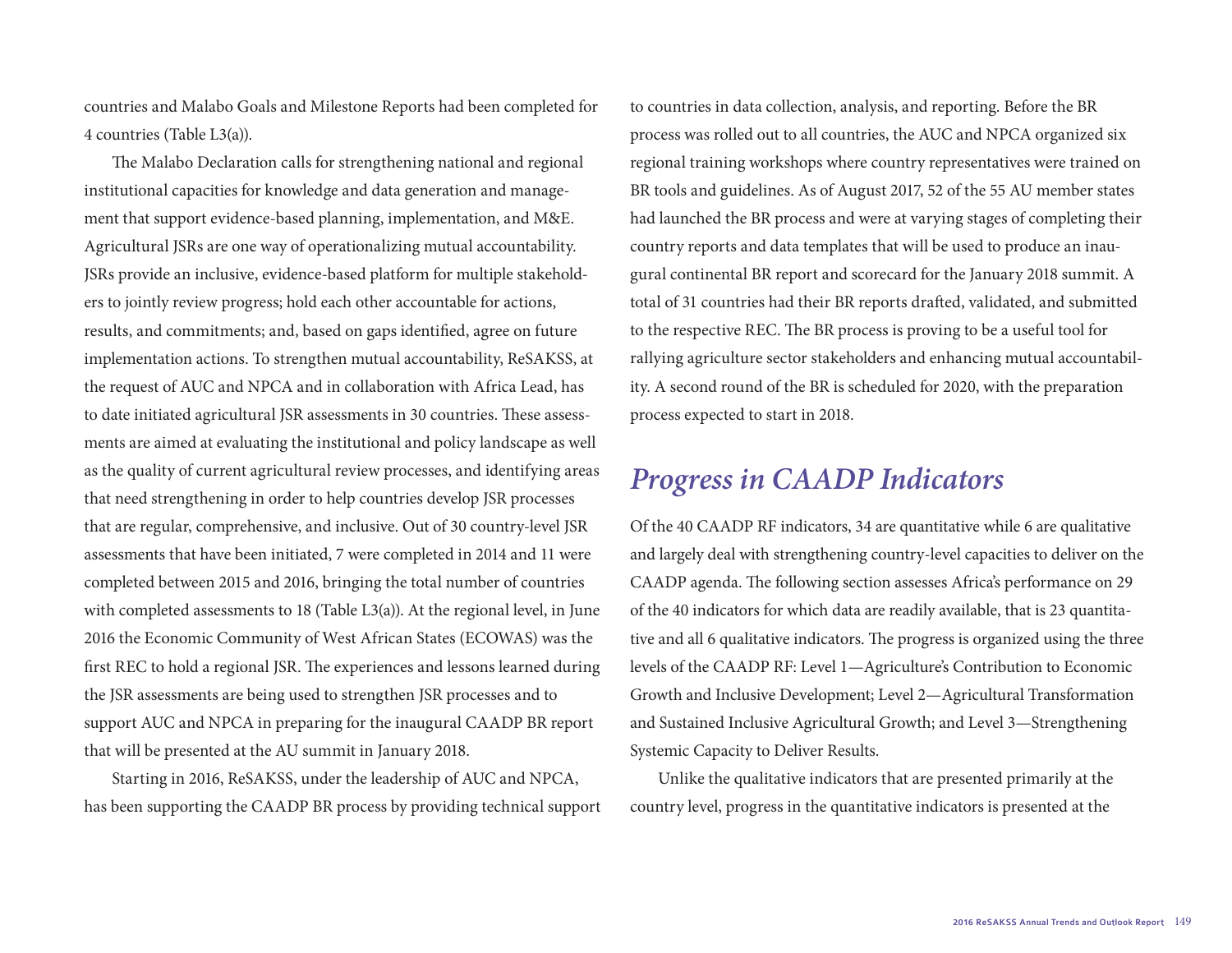aggregate level in six different breakdowns: (1) for Africa as a whole; (2) by AU's five geographic regions (central, eastern, northern, southern, and western); (3) by four economic categories (countries with less favorable agricultural conditions, countries with more favorable agricultural conditions, mineral-rich countries, and middle-income countries); (4) by the eight regional economic communities (CEN-SAD, COMESA, EAC, ECCAS, ECOWAS, IGAD, SADC, and UMA)<sup>53</sup>; (5) by the period during which countries signed the CAADP compact (CC1, CC2, CC3, and CC0) $54$ ; and (6) by the level or stage of CAADP implementation reached by the end of 2016 (CL0, CL1, CL2, CL3 and CL4).<sup>55</sup> Annex 4 lists the countries in each CAADP category. Progress is also reported over different sub-periods, where achievement in post-CAADP sub-periods (that is, annual average levels in 2003–2008 and 2008–2016) are compared with achievement in the pre-CAADP or base sub-period of 1995–2003. The discussion here is mainly confined to trends for Africa as a whole and for countries categorized by

year in which they signed a CAADP compact and by stage of CAADP implementation reached.

## CAADP RF Level 1 Indicators: Agriculture's Contribution to Economic Growth and Inclusive Development

#### *Wealth Creation*

In the aftermath of the global commodity and financial crises in 2007 and 2008, Africa has experienced slower economic growth, breaking from the strong growth the continent had experienced since the early 2000s. Recently, and especially in 2016, the slowdown in growth has been attributed to lower commodity prices and a less-supportive global environment (IMF 2016). To illustrate, although *per capita gross domestic product* (GDP) for Africa as a whole grew at an annual average rate of 3.9 percent in 2003–2008, it fell to 0.6 percent in 2008–2016 (Table L1.1.1). A similar trend is also observed across most classifications: geographic regions, economic classifications, RECs, and CAADP groups. The group of countries with more favorable agriculture conditions seems to have fared well in 2008–2016 with the highest annual average growth rate of 3.5 percent, perhaps because they are less dependent on oil and mineral resources, which faced declining prices. On average, the groups of countries that have been implementing CAADP the longest (especially CC1 countries) or are most advanced in implementing CAADP (CL4) achieved higher GDP per capita growth in 2003–2008 compared to the groups of non-CAADP countries (CC0 or CL0). Despite the slower rate of economic growth, Africa as a whole and

<sup>53</sup> CEN-SAD = Community of Sahel-Saharan States; COMESA = Common Market for Eastern and Southern Africa; EAC = East African Community; ECCAS = Economic Community of Central African States; ECOWAS = Economic Community of West African States; IGAD = Intergovernmental Authority for Development; SADC = Southern African Development Community; UMA = Arab Maghreb Union.

 $54$  CC1 = group of countries that signed the compact in 2007–2009; CC2 = group of countries that signed the compact in 2010–2012;  $CC3 =$  group of countries that signed the compact in 2013-2015; CC0 = group of countries that have not yet signed a CAADP compact.

<sup>55</sup> CL0 =group of countries that have not started the CAADP process or are pre-compact; CL1  $=$ group of countries that have signed a CAADP compact; CL2  $=$  group of countries that have signed a compact and formulated a  $NAIP$ ;  $CL3 =$  group of countries that have signed a compact, formulated a NAIP, and secured one external funding source; CL4 = group of countries that have signed a compact, formulated a NAIP, and secured more than one external funding source.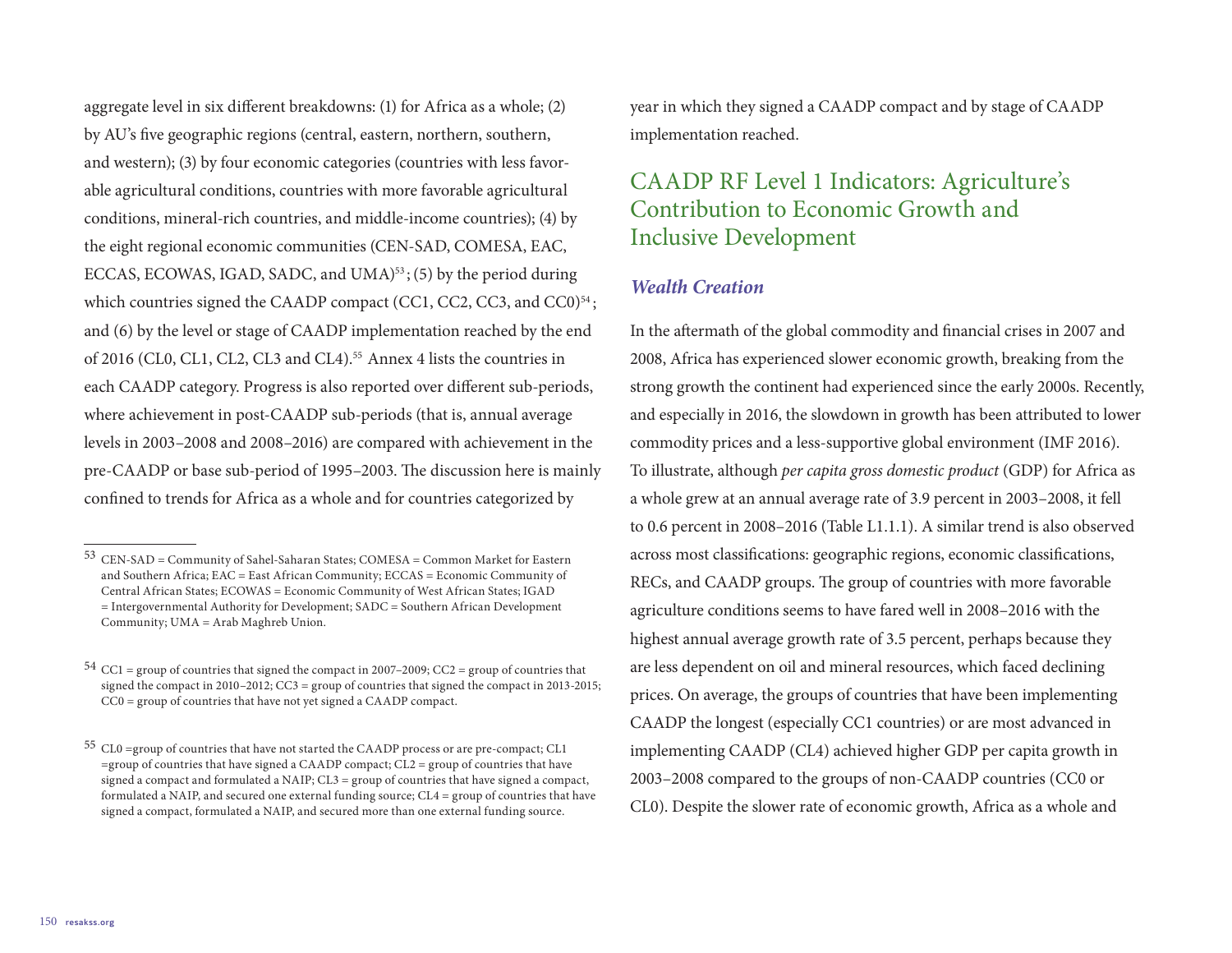all classifications have experienced sustained increases in GDP per capita. For example, Africa's GDP per capita increased from an annual average of US\$1,437 in 1995–2003 to US\$1,691 in 2003–2008 and US\$1,883 in 2008– 2016. Since 2003–2008, southern and northern Africa and middle-income countries experienced the highest GDP per capita (above US\$3,000), while mineral-rich countries have had the lowest GDP per capita (US\$431).

Since 2003, *household consumption expenditures per capita* have grown steadily for Africa as a whole and across all classifications (Table L1.1.2). Moreover, many of the classifications either maintained or registered improved growth rates in 2008–2016 compared to 2003–2008. And consistent with the GDP per capita growth pattern, Africa's household consumption expenditure per capita increased from US\$1,014 in 1995–2003 to US\$1,127 in 2003–2008, reaching US\$1,296 in 2008–2016. The groups of countries engaged in CAADP, and especially those that signed a CAADP compact earlier (CC1) and those that have gone through most of the CAADP stages (CL4), registered higher growth in household consumption expenditure during the CAADP era (2003–2008 and 2008–2016), thereby reducing the expenditure-per-capita gap between them and the groups of non-CAADP countries or those that have not yet embarked on the process (CC0 and CL0).

#### *Food and Nutrition Security*

Rates of hunger and malnutrition (undernourishment and child underweight, stunting, and wasting) have been declining over the last 20 years but remain high across all classifications. For example, the proportion of people that are *undernourished* in Africa as a whole decreased from

24.9 percent in 1995–2003 to 20.8 percent in 2003–2008 and further down to 17.6 percent in 2008–2015 (Table L1.2.1). Despite the declining trend for Africa as a whole, rates of undernourishment remained rather high, above 30 percent, in eastern Africa and mineral-rich countries during 2008–2015. The groups of countries involved in the CAADP process, especially those that signed CAADP compacts earlier (CC1) and are most advanced in implementing the process (CL4), have seen faster declines in the rate of undernourishment than the groups of countries that are not part of the process (CC0 and CL0). Although the rate of decline has been slower in the groups of countries that have not engaged in the CAADP process, which include South Africa and most northern Africa countries, the levels of undernourishment are much lower in these groups.

As part of the Malabo commitment to ending hunger, African leaders resolved to improve the nutritional status of children, namely by reducing stunting to 10 percent and underweight to 5 percent by 2025. The *prevalence of underweight children* under five years of age has consistently declined across all classifications. For Africa as a whole, prevalence decreased from an annual average level of 24.6 percent in 1995–2003 to 22.4 percent in 2003–2008 and further down to 19.8 percent in 2008–2016 (Table L1.2.2A). Although northern Africa countries together had the lowest prevalence of underweight children in 1995–2003, they also had the fastest rates of decline, bringing down the prevalence from 8.2 percent in 2003 to 4.6 percent in 2016, thus meeting the Malabo underweight goal as a group. Fast declines in the rate of underweight children were also observed in southern Africa, which brought down the prevalence from 16.9 percent in 2003 to 10 percent in 2016. In addition, the group of countries engaged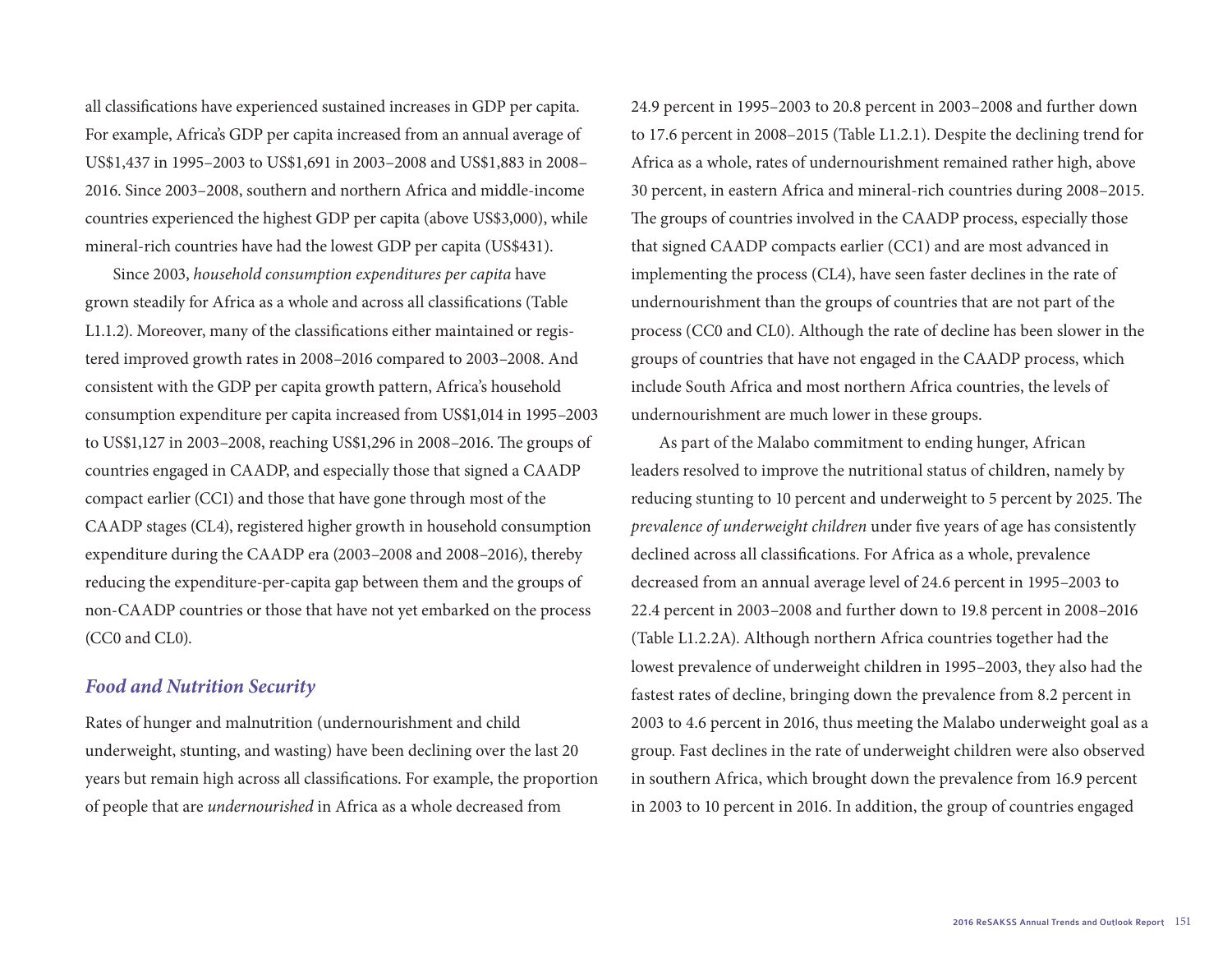in the CAADP process experienced faster declines in the prevalence of underweight children than those that are not engaged in the CAADP process.

The *prevalence of child stunting* remains stubbornly high in Africa as a whole, at 33.7 percent in 2016. The prevalence rate has also remined high across most classifications, at above 35 percent, despite sustained declines. The prevalence of stunting in Africa as a whole fell slowly from 41.8 percent in 1995–2003 to 39.2 percent in 2003–2008 and to 35.3 percent in 2008–2016 (Table L1.2.2B). The rate of decline in child stunting slowed during the first segment of the CAADP period (2003–2008) across all classifications but increased during 2008–2016. Northern Africa countries which make up the majority of the groups of countries that have not yet joined the CAADP process (CC0 and CL0) began with the lowest rates of child stunting, which fell to about 20 percent during 2008–2016. With stunting levels still above 35 percent for most classifications, there is need to accelerate the rate of decline in order to achieve the Malabo target of bringing down stunting to 10 percent by 2025.

Although levels of *child wasting* in Africa are relatively lower than other measures of malnutrition, the rate of decline has been slow across all classifications. For Africa as a whole, the prevalence of child wasting averaged 10.6 percent in 1995–2003, declining marginally to 9.9 percent in 2003–2008 and further down to 9.1 percent in 2008–2016 (Table L1.2.2C). Although child wasting levels are relatively lower than child stunting and underweight levels, they have consistently increased in northern Africa and in the group of countries that have not yet joined the CAADP process (CC0 and CL0). This trend indicates that the higher levels of GDP per capita and household

consumption per capita observed in northern Africa have not led to lower child wasting.

Despite good progress in reducing malnutrition, the rates of decline have been slow and not on track to achieve the Malabo goals of reducing stunting to 10 percent and underweight to 5 percent by 2025 for Africa as a whole. Concerted and urgent effort is needed to speed up the reduction of malnutrition including by making agriculture programs nutrition sensitive.

Africa's *dependence on cereal imports* has gradually increased over time, reaching an annual average level of 31.8 percent in 2008–2010 (Table L1.2.3). This means that about 32 percent of Africa's cereal food supply in 2008–2010 was imported from elsewhere. The increasing trend is consistent across most classifications even though the level of dependency is quite different among the classifications. Central and northern Africa regions had the highest cereal import dependency ratio at 73.5 percent and 50.7 percent, respectively, in 2008–2010. Southern Africa is the only region that reduced its cereal import dependency ratio in 2008–2010, by an average of -9.9 percent per year. As may be expected, countries with more favorable agricultural conditions had the lowest cereal import dependency ratio, even though their dependency has steadily increased over time from 12.2 percent in 1995–2003 to 15.7 percent in 2003–2008 and further to 17.3 percent in 2008–2010. This indicates that due to the amenable agricultural conditions, much of the available domestic food supply of cereals has been produced in the countries themselves. The groups of countries that joined CAADP earlier (CC1) and those that have progressed the furthest in the CAADP process (CL3 and CL4) are among those with lowest cereal import dependency ratios.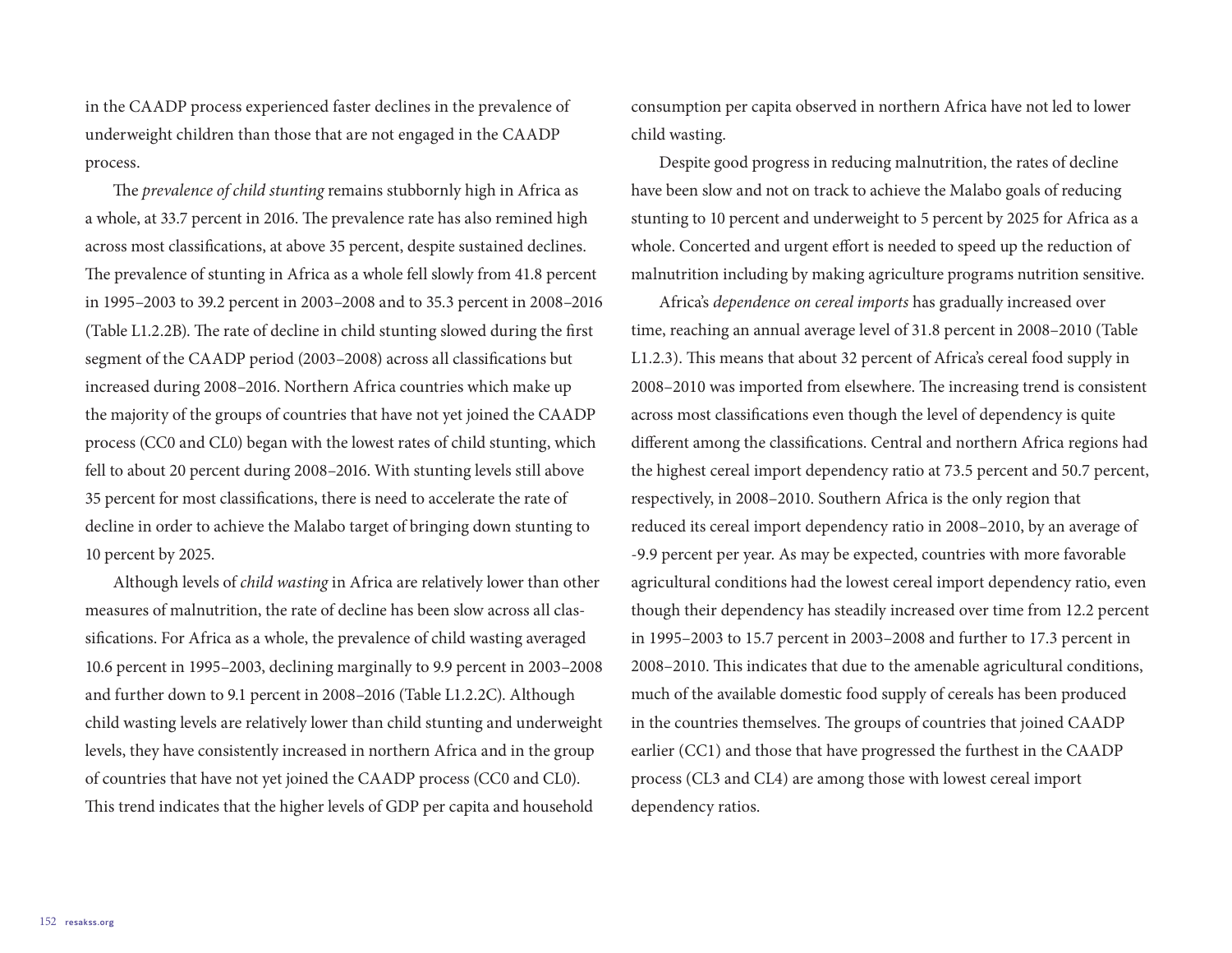#### *Employment*

Tables L1.3.1A and L1.3.1B show *employment rates* as the number of employed people as a percentage of the labor force (15–64 years, Table L1.3.1A) and as a percentage of the working-age population (+15 years, Table L1.3.1B). Naturally, the employment rate relative to the labor force is much higher. On average, the employment rate for Africa as a whole and other classifications has increased marginally or remained fairly constant over time. For Africa as a whole, the rate is moderate when considering the working-age population; it increased marginally from 58.5 percent in 1995–2003 to 59.0 percent in 2003–2008 and to 59.8 percent in 2008–2016 (Table L1.3.1B). The employment rates are relatively higher in groups of countries that have signed CAADP compacts or are further along in the CAADP process than in groups of countries that are not part of the process (CC0 and CL0). Given the presence of high levels of undernourishment discussed earlier (and poverty discussed in the next section), the moderate employment rates, with employment concentrated in the agricultural sector, indicate that many of the working-age population or labor force may be considered poor, that is working poor. Moreover, underemployment and poor quality jobs continue to present significant challenges for Africa.

#### *Poverty*

The incidence and depth of poverty have been on a declining trend, but rates are still relatively high. In Africa as a whole, the *proportion of population that lives below US\$1.90 a day*, measured by the poverty headcount ratio, declined marginally from 49.5 percent in 1995–2003 to 45.6 percent in

2003–2008 and to 42.2 percent in 2008–2016 (Table L1.3.4). The reduction in poverty headcount was also consistent across all classifications. Northern Africa, despite having the lowest poverty rate, experienced the fastest poverty reduction during the CAADP era, reducing its poverty rate from 3.8 percent in 2003–2008 to 2.1 percent in 2008–2016. Although southern Africa has one of the highest levels of GDP per capita and household consumption expenditure per capita (Tables L1.1.1 and L1.1.2), the incidence of poverty in the region remains high at 39.3 percent in 2008–2016. This suggests the need to exert more effort to achieve inclusive growth and the Malabo target of halving poverty by 2025.

The depth of poverty—or the poverty gap—measures the extent to which individuals fall below the poverty line, which has implications for the resources needed help them move out of extreme poverty. For Africa as whole, the depth of poverty, measured by *poverty gap index at US\$1.90 a day*, fell from 25 percent in 1995–2003 to 20.9 in 2003–2008 and down to 17.1 percent in 2008–2016 (Table L1.3.3). On average, during the CAADP era, the rate of decline was faster in 2008–2016 compared to the 2003–2008, despite the recent slowdown in GDP per capita growth discussed earlier. In more recent years, 2008–2016, the poverty gap index was highest in central Africa (28.9 percent) and mineral-rich countries (32.1 percent) and was lowest in northern Africa (0.4 percent). Also, the poverty gap index declined fastest in northern Africa countries at 16.7 percent per year in 2008–2016. Groups of countries that have progressed furthest in the CAADP process (CL3 and CL4) registered a lower poverty gap index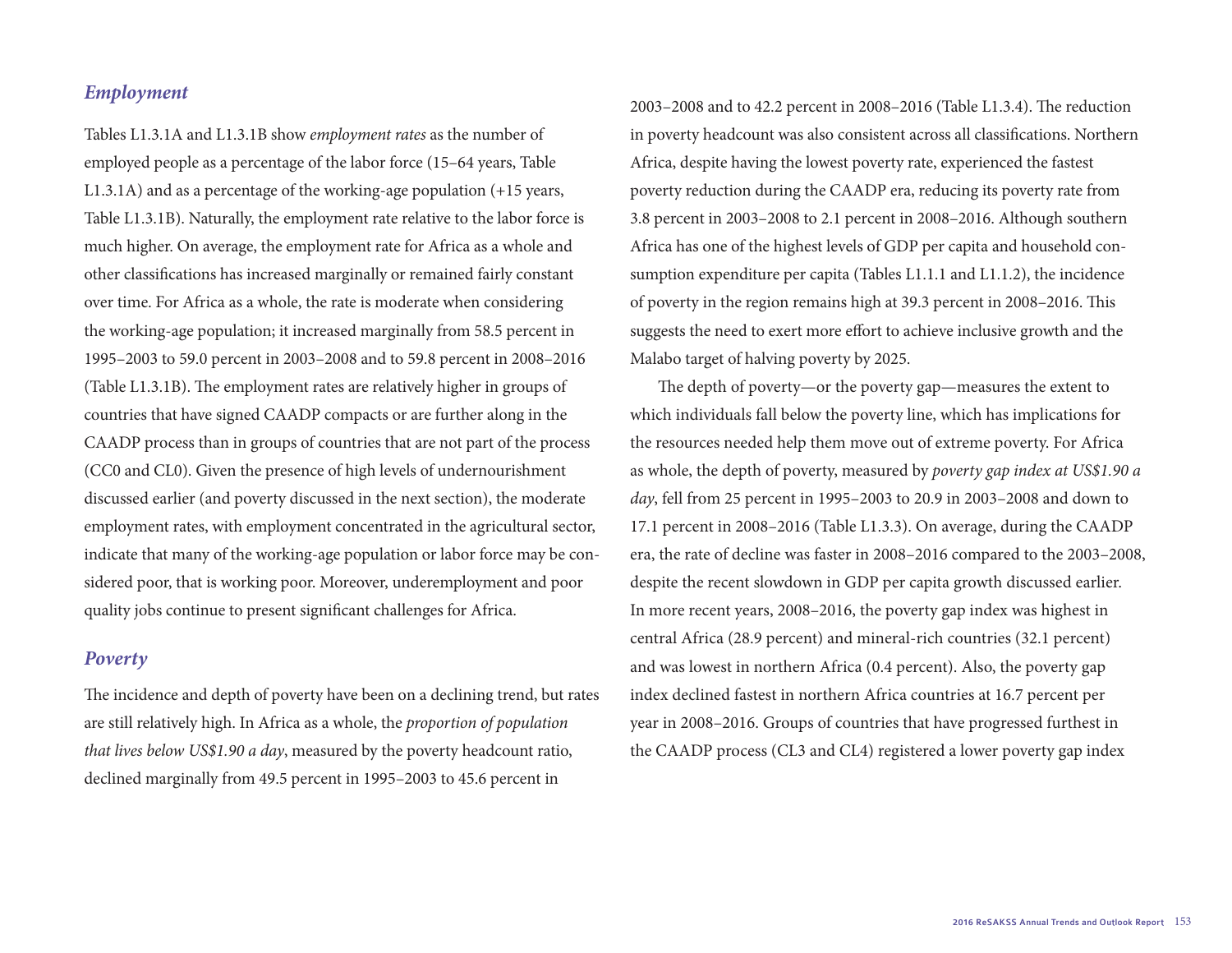than those that have signed a compact only (CL1) or have gone further and developed a NAIP (CL2).

In Africa as a whole, *income inequality* measured by the Gini index, has been a declining slowly. As Table L1.3.5 shows, the Gini index for Africa as a whole declined marginally from 43.8 in 1995–2003 to 43.1 in 2003–2008 and to 42.6 in 2008–2016. However, while income inequality has fallen across most classifications, more recently (2008–2016) it has increased marginally in central Africa and in the groups of countries that signed a CAADP compact earlier (CC1) and those that have not embarked on the CAADP process (CC0 and CL0).

## CAADP RF Level 2 Indicators: Agricultural Transformation and Sustained Inclusive Agricultural Growth

#### *Agricultural Production and Productivity*

Over the past two decades, *agriculture value added* in Africa as a whole almost doubled, increasing from an annual average of US\$7.2 billion per country in 1995–2003 to US\$13.2 billion in 2008–2016 (Table L2.1.1). The value added also increased across all classifications. For Africa as a whole, agriculture value-added grew at an annual rate of 4.7 percent in 2008–2016, slightly up from 4.2 percent in 2003–2008, but lower than the CAADP target of 6 percent. However, several classifications including northern Africa, countries with more favorable agricultural conditions, and the group of countries that signed a compact in 2010–2012 (CC2) surpassed the 6 percent target in 2008–2016. In addition, groups of countries engaged in the CAADP

process achieved stronger agricultural growth rates than those that are not (CC0 and CL0).

The *agricultural production index* (API) for Africa as a whole and all other classifications has increased steadily over the past 20 years. Table L2.1.2 shows that the API for Africa as a whole increased from 80.9 in 1995–2003 to 100.6 in 2003–2008 and further to 119.6 in 2008–2014. The rate of increase in the API has been higher in the CAADP era than the pre-CAADP period across all classifications and also higher for the group of countries that are furthest in the CAADP implementation process than in the groups of non-CAADP countries.

Over the past 20 years too, *labor and land productivity*, which play a key role in driving agricultural growth, have been increasing in Africa as a whole and across most classifications. For example, the rate of growth in labor productivity, measured by agriculture value added per agricultural worker, rose steadily for Africa as whole from 1.4 percent per year in 1995– 2003 to 1.7 percent in 2003–2008 and to 2.7 percent per year in 2008–2016 (Table L2.1.3). Across several classifications, labor productivity grew faster in the CAADP era, reversing the negative growth experienced during the pre-CAADP period (1995–2003). In 2008–2016, labor productivity grew most rapidly in eastern and northern Africa, countries with more favorable agricultural conditions, middle-income countries, EAC, IGAD, and UMA regions, and in the groups of countries that joined the CAADP process later (CC3) and those that have not progressed much in the CAADP process (CL1). Higher levels of labor productivity in the groups of non-CAADP countries (CC0 and CL0) are likely due to the higher levels of mechanization in that group.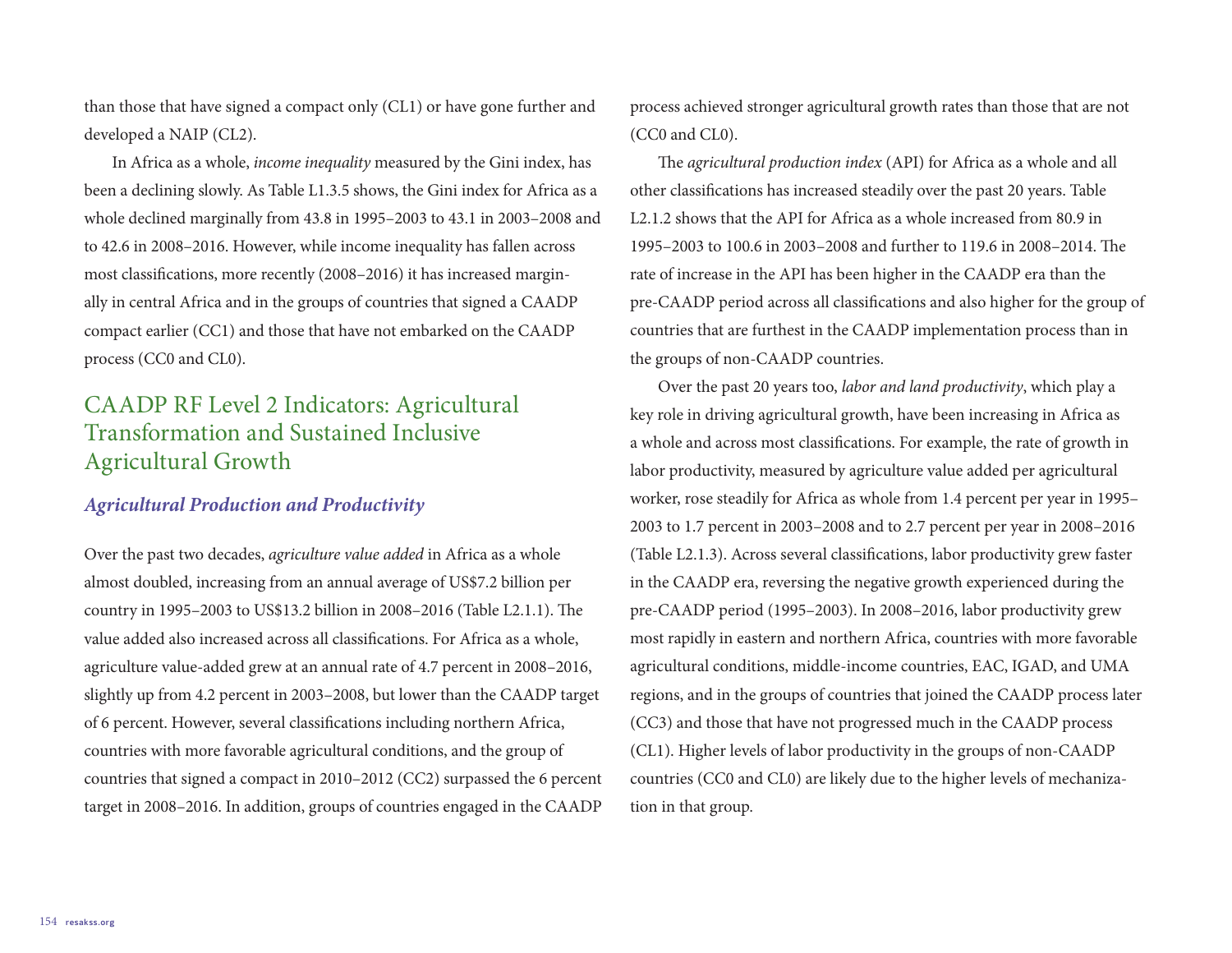Land productivity, measured by agriculture value added per hectare of arable land, grew faster than labor productivity, with the rate of growth increasing from 3.1 percent per year in 1995–2003 to 5.4 percent per year in 2008–2016 for Africa as a whole (Table L2.1.4). Land productivity also performed much better across all classifications during the CAADP era and especially in 2008–2016. Also in 2008–2016, the greatest growth was observed in eastern Africa, countries that have more favorable agricultural conditions, middle-income countries, CEN-SAD, COMESA, EAC, IGAD, UMA, and in the groups of countries that joined the CAADP process later (CC3) and those have not progressed far in the CAADP process (CL1). In addition, groups of countries that joined CAADP earlier and are furthest along in the process attained higher levels of land productivity than the groups of non-CAADP countries.

Yield trends for the top five agricultural commodities (cassava, yams, maize, meat, and cow milk)<sup>56</sup> show varied performance over the past 20 years. For Africa as a whole, both *cassava and yam yields*, measured in metric tons per hectare (ton/ha), grew faster during 2003–2008 but experienced negative growth during the later CAADP period, 2008–2014 (Tables L2.1.5A and L2.1.5B). *Maize yield* stayed at 1.7 ton/ ha in both 1995–2003 and 2003–2008 but grew to 2.0 ton/ha in 2008–2014 (Table L2.1.5C). *Meat and milk yields*, measured as kilograms per head, have both experienced an increasing trend with meat yield increasing faster during 2003–2008 and milk yield during 2008–2014 (Tables L2.1.5D and L2.1.5E). Meat and milk yields are much higher in the groups of non-CAADP countries due to the high level of mechanization in that group of countries.

#### *Intra-African Regional Trade and Market Performance*

Tripling intra-African agricultural trade is one of the seven commitments of the Malabo Declaration. *Intra-African agricultural exports* have been increasing, and have more than doubled for Africa as a whole, increasing from US\$0.6 billion in 1995–2003 to US\$1.6 billion in 2008–2016 (Table L2.2.1A). Growth was particularly remarkable in southern Africa where it more than doubled and in northern Africa where it grew six-fold during the same period. The group of countries that are further along in the CAADP process (CL3 and CL4) and those countries that joined the process earlier (CC1 and CC2) witnessed consistent increases in intra-African agricultural exports compared to those that have not advanced in the process (CL1 and CL2) or those that signed compacts later (CC3). The groups of non-CAADP countries experienced a decline in their exports in 2003–2008, followed by a rapid increase in 2008–2016.

*Intra-African agricultural imports* (Table L2.2.1B) increased steadily over the two decades for Africa as a whole and most classifications. Africa's intra-African agricultural imports more than doubled between 1995–2003 and 2008–2016, growing from US\$252 million to US\$514 million, respectively. The group of countries that are further along in the CAADP process especially (CL3) experienced faster growth in intra-African agricultural imports than those that have not advanced very far (CL1 and CL2). The groups of non-CAADP countries together also experienced rapid growth in imports, particularly in 2008–2016.

For Africa as a whole, the *domestic food price volatility index*, which measures the variation (volatility) in domestic food prices over time, rose during 2003–2008 as a result of the 2007 global food price crisis. Following the crisis, food price volatility has been decreasing, declining by an average

<sup>56</sup> These were the commodities with the largest shares in total value of production for Africa as a whole.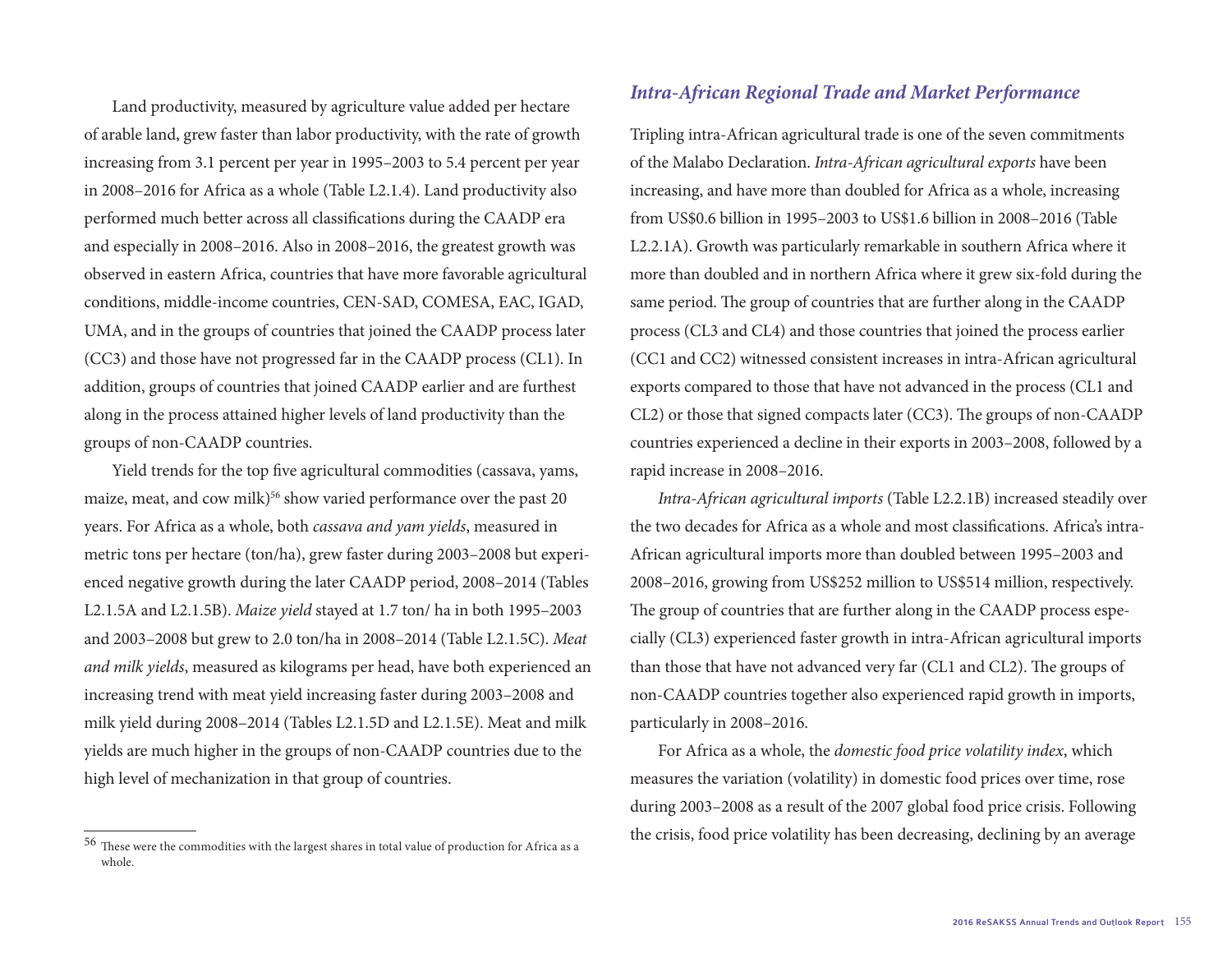of 11 percent per year in 2008–2016, compared to the average increase of 3.7 percent per year in 2003–2008 (Table L2.2.2). Although food price volatility was higher in the groups of countries that joined CAADP earlier and are further along in the CAADP process, these groups also had faster rates of decline in volatility during 2008–2012. Raising agricultural productivity levels to ensure adequate domestic supply can help insulate African countries from volatile global food prices.

#### *Resilience of Livelihoods and Management of Risks*

The existence of food reserves and programs and early warning systems is a key level 2 indicator for increased resilience of livelihoods and improved management of risks in the agriculture sector. As of August 2017, 38 countries had food reserves, local purchase for relief programs, early warning systems, and food feeding programs (Table L3(b)).

## CAADP RF Level 3 Indicators: Strengthening Systemic Capacity to Deliver Results

#### *Capacities for Policy Design and Implementation*

The 2016 ATOR also presents an additional set of qualitative indicators for tracking progress in implementation of actions aimed at strengthening systemic capacity for agriculture and food security policy planning and implementation. These indicators are presented in Table L3(b). As of August 2017, 15 countries had formulated new or revised NAIPs through an inclusive and participatory process. Twenty-one countries had inclusive, institutionalized mechanisms for mutual accountability and peer review (mainly JSRs). Twenty-eight countries were implementing

evidence-informed policies with relatively adequate human resources in place. Twenty-two countries had functional multisectoral and multistakeholder coordination bodies—mainly agricultural sector working groups. Sixteen countries had successfully undertaken agriculture-related public-private partnerships (PPPs) aimed at boosting specific agricultural value chains. In addition, SAKSS platforms help meet country-specific data, analytical, and capacity needs, and to date, ReSAKSS has helped to establish these platforms in a total of 14 countries.

#### *Public Agriculture Expenditure*

Through the Malabo Declaration, African leaders committed to enhance both public and private investment finance for agriculture and uphold their commitment to allocate at least 10 percent of public expenditure to agriculture. Over the past 20 years, for Africa as a whole, *public agriculture expenditures* have increased steadily, growing from US\$0.7 billion per country per year in 1995–2003 to US\$1.1 billion in 2008–2016 (Table L3.5.1). Public agriculture expenditures grew strongly in both 1995–2003 and 2003–2008, by 11.5 and 11 percent, respectively. However, following the global food-price and financial crises, which reduced fiscal revenues, growth in expenditures decelerated at about 4.8 percent per year on average in 2008–2016, and expenditures fell to US\$0.9 billion per country as of 2016. The declining trend in public agricultural expenditure was also observed in eastern, southern, and western Africa; only central and northern Africa experienced increased expenditures during 2008–2016. Declines in public agriculture expenditures were also witnessed in the groups of CAADP countries (CC1, CC3, CL1, CL4).